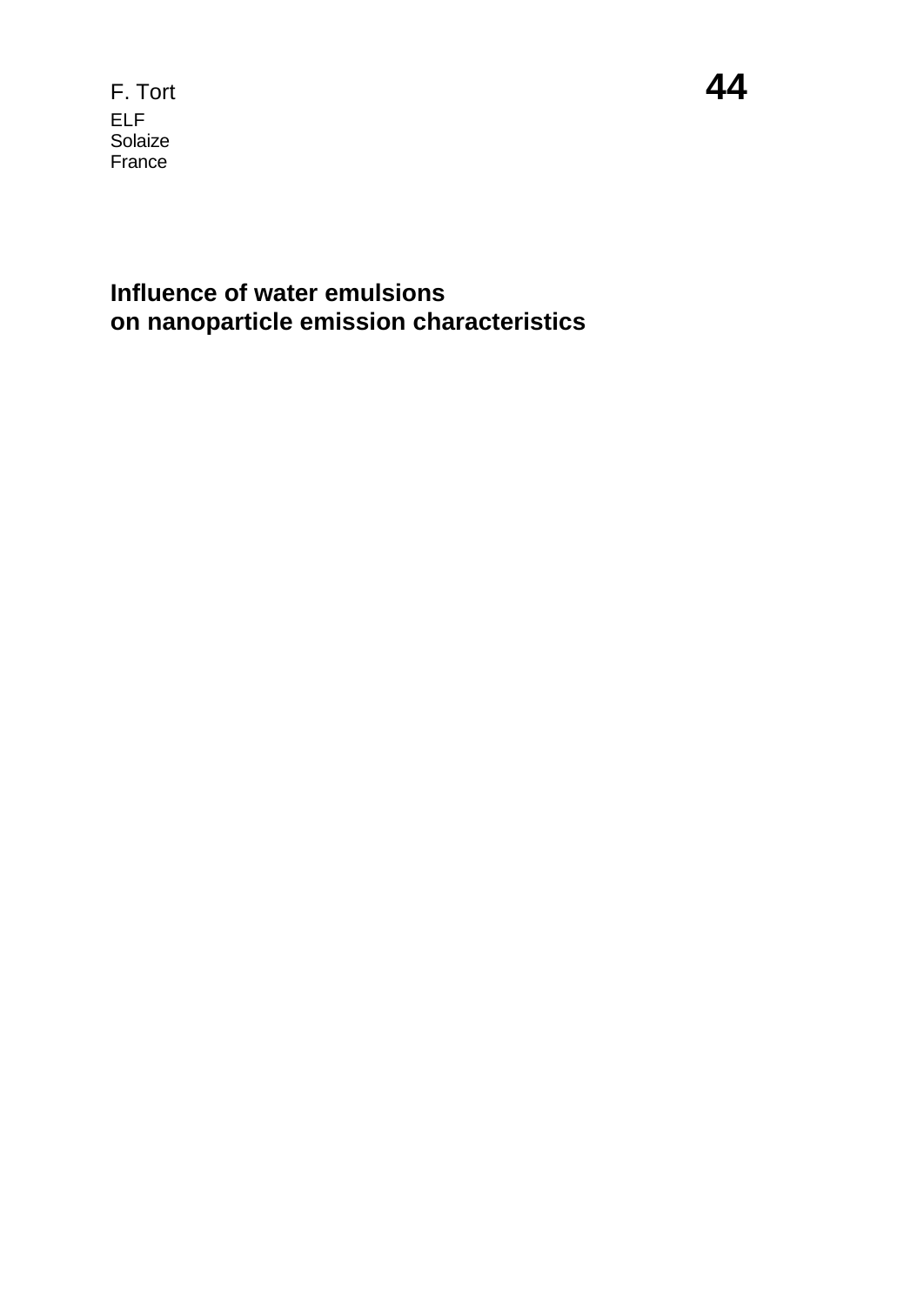# **Influence of AQUAZOLE,**

### **a Water in Diesel Fuel Emulsion on Nanoparticles Emission Characteristics**

*F. TORT Centre de Recherche ELF Solaize B.P. 22, 69360 SOLAIZE*

*4th - Conference on Nanoparticles Measurement*

*7-9 August 2000*

*Zürich*



**Centre de recherche Elf Solaize Exercía en la construction de la Carburante Base et Additfs Carburants 08/08/2000**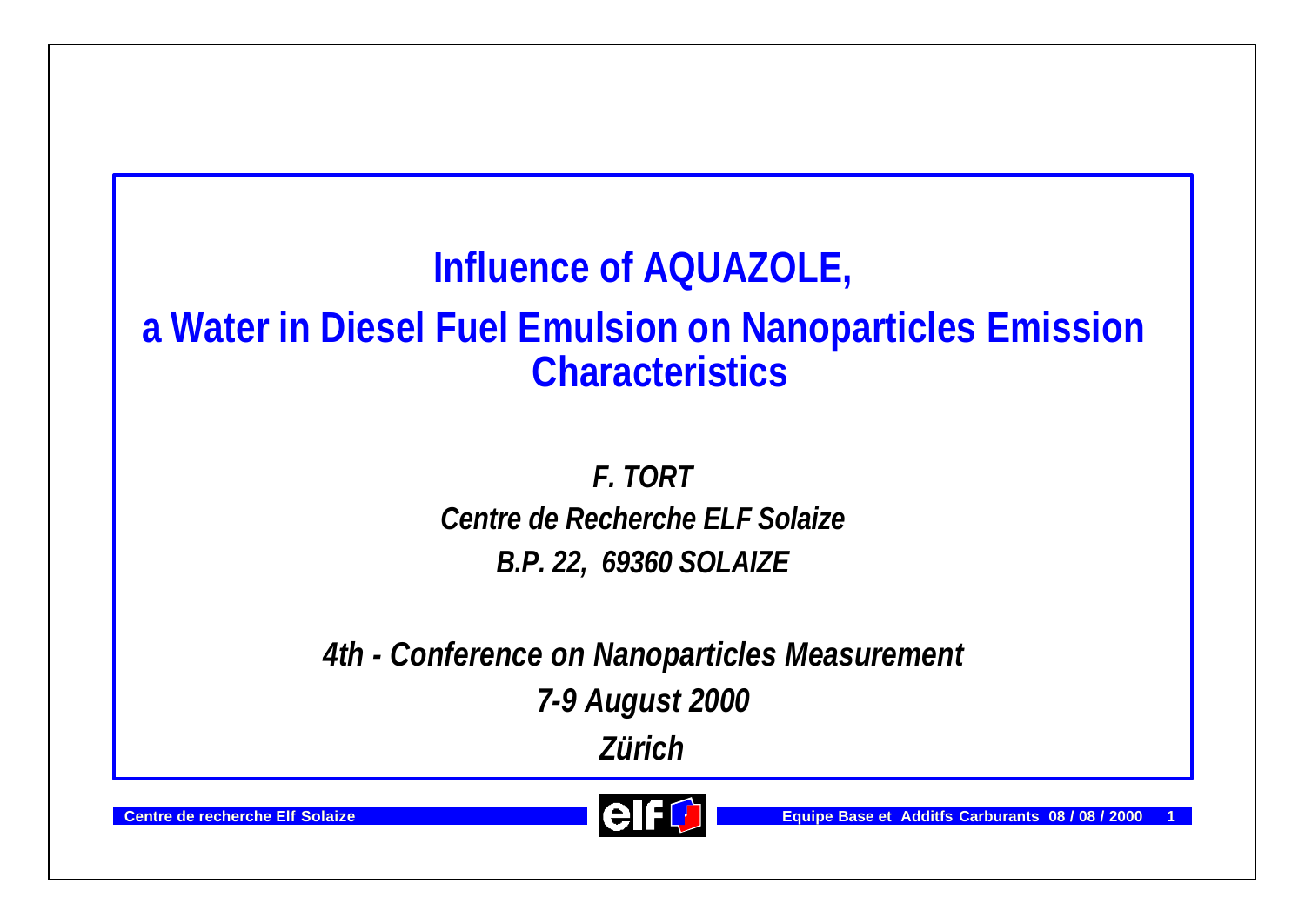

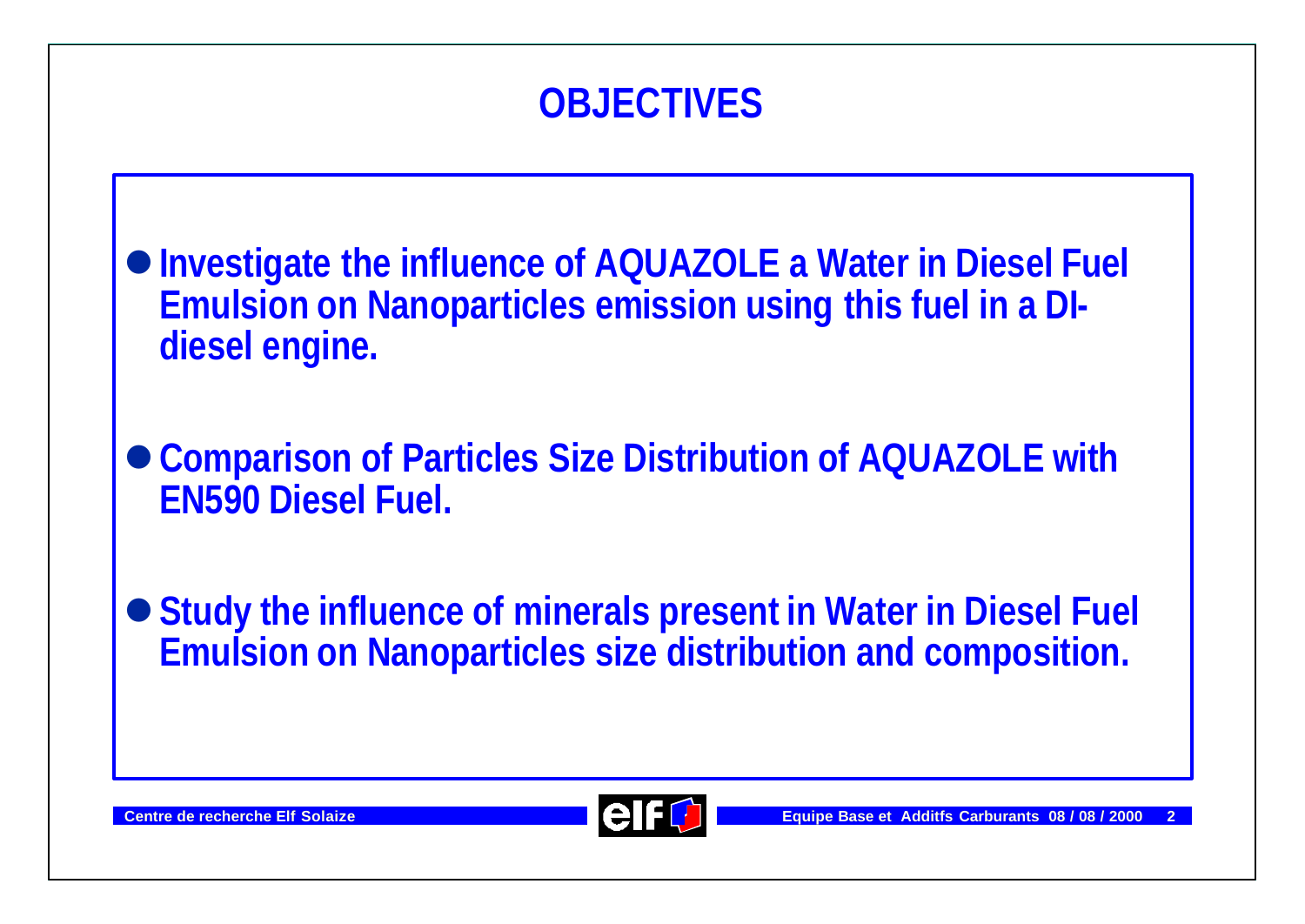l**EAF has mandated TTM to perform the measurement according to the VERT test program.**

### l**Participating Laboratories and responsible persons**

- **→ Exhaust gas test center of the School of Engineering Biel (Measurements on engine test rig, leading the test program) : Prof. Dr. Jan Czerwinski, Dipl. Ing. S. Napoli**
- **→ Laboratory for Solid State Physics of the ETH (Federal Institute** of Technology) Zurich, (aerosol Measurement technique) : **Prof. Dr. H.C. Siegman, Dr. U. Matter,**
- **→ Matter Engineering : Dr. U. Matter, Dr. Kasper; Dipling. Th. Mosimann.**
- → TTM Technik Thermische Maschinen, Niederrohrdorf; (project **Management) : Dipl. Ing. A. Mayer**

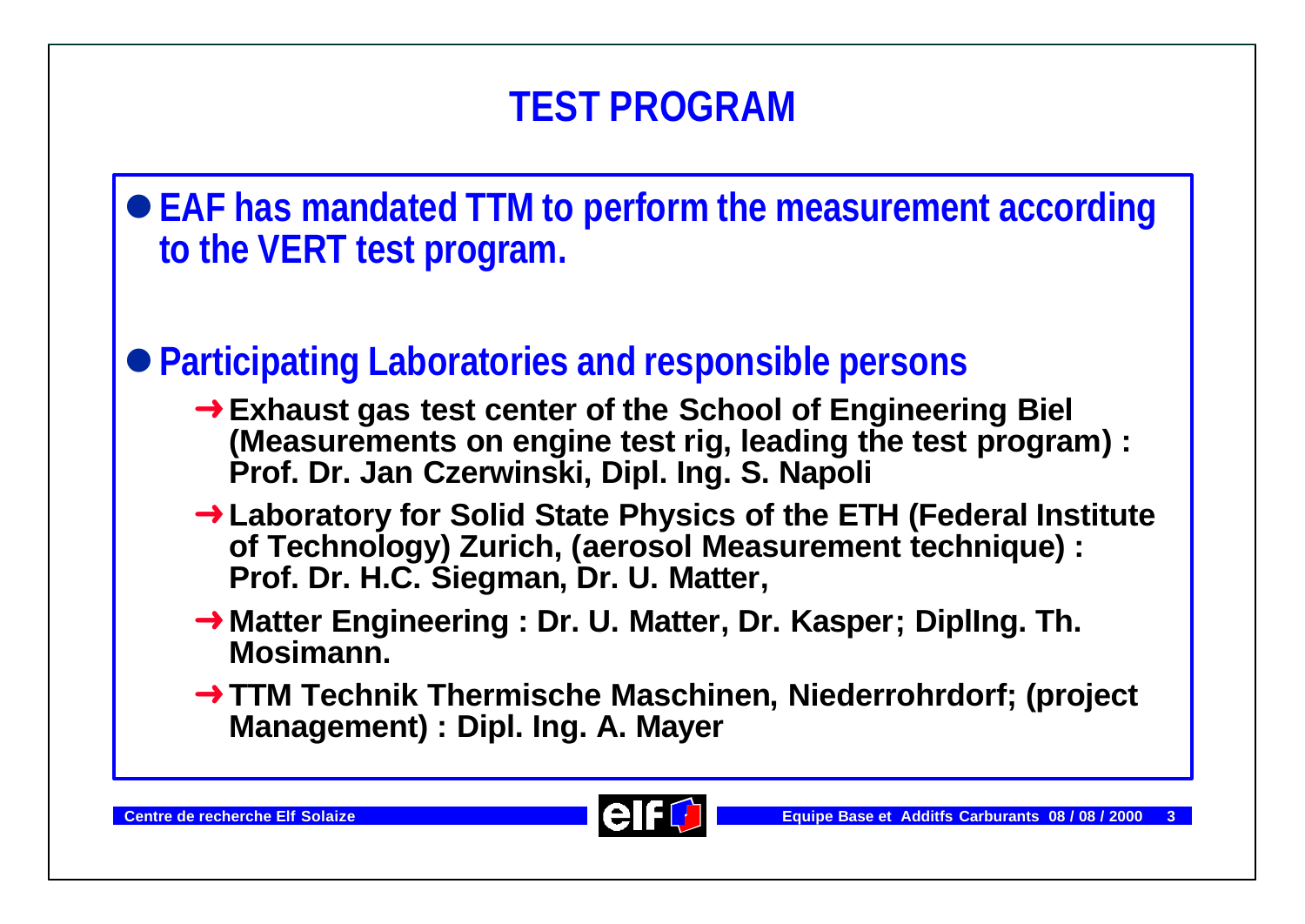#### l**Fuels investigated :**

**→ Standard Diesel fuel EN590 (350 ppm S)** 

**→ AQUAZOLE Standard (13% water in EN590 diesel fuel)** 

**→ AQUAZOLE new formulation** 

**→ AQUAZOLE new formulation with demineralized water** 

l**Analysis of PSD and on-line characterisation has been performed at 6 operating points**

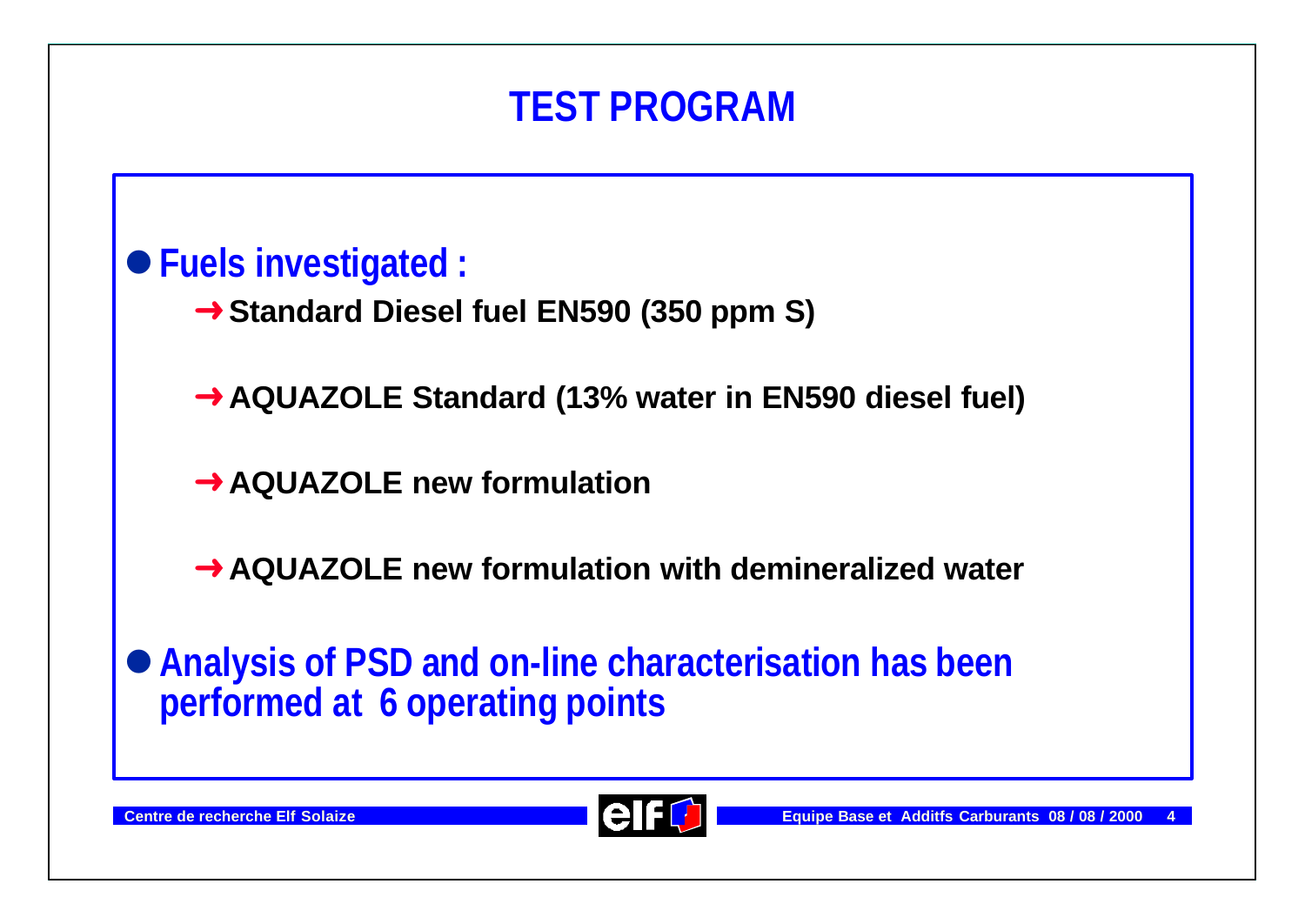# l**Tested Engine :**

- **→ Liebherr I (Construction type engine Euro 0)**
- **→ Type : D914 T**
- **→ Cylinder volume : 6.11 liters**
- **→ Rated RPM : 2000 min-1**
- **→ Rated power : 105 kW**
- **→ Model : 4 cylinder in line**
- **→ Combustion process : Direct injection**
- **→ Injection pump : Bosch in-line pump**
- **→ Supercharging : Turbocharger without intercooling.**
- **→ Development period : 1986**

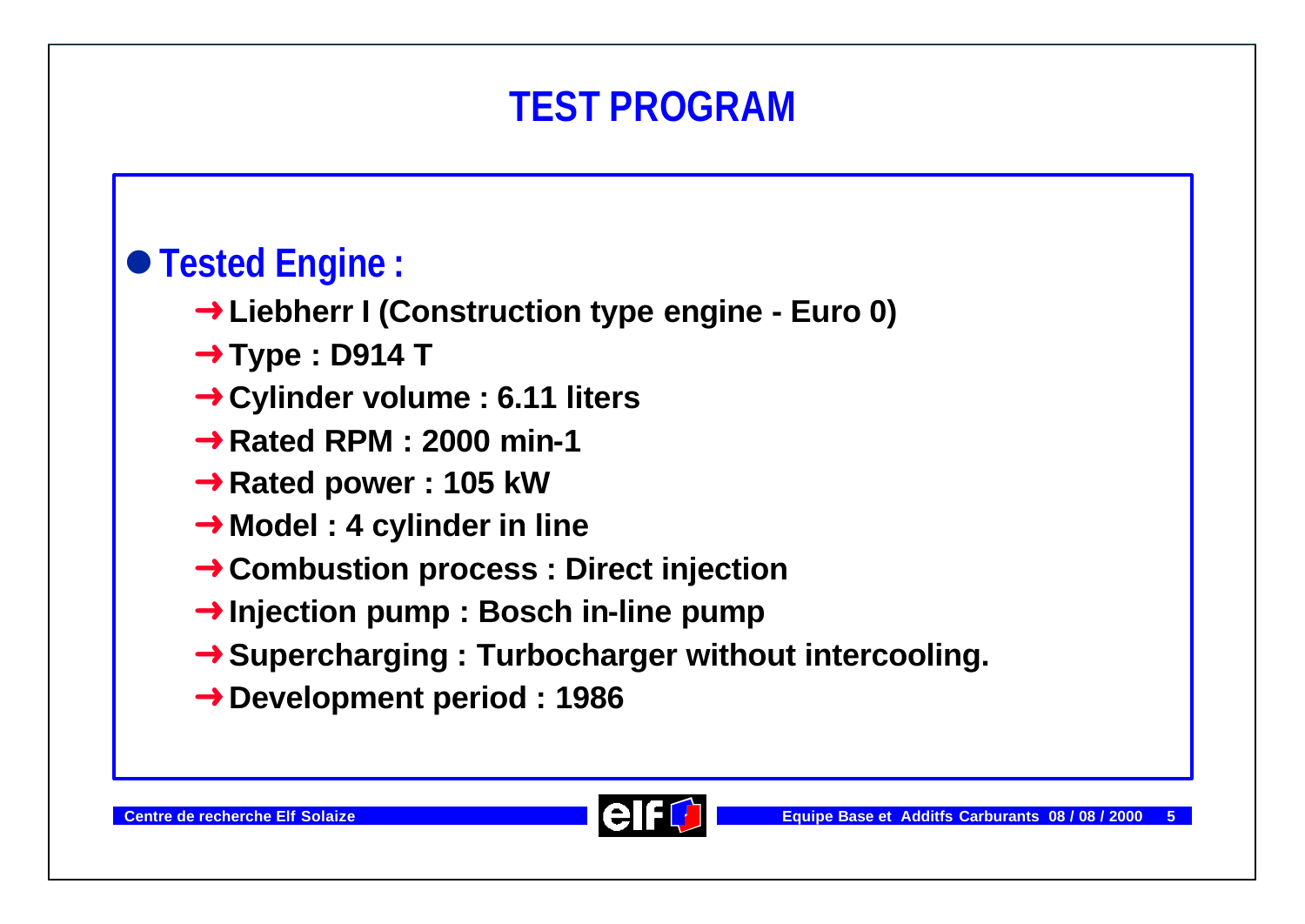### $\bullet$  **Test procedure**

- **→ 6 operating points have been performed and fixed on the basis of the cycle according to ISO 8178 C1 and D2 prescribed for off-road engines :**
	- $\rightarrow$  point 1 : full load, rated RPM
	- $\rightarrow$  point 2 : full load, mean RPM
	- $\rightarrow$  point 5 : rated RPM 50%
	- $\rightarrow$  point 6 : mean RPM 50%
	- $\rightarrow$  point 8 : mean RPM 25%
	- point 10 : mean RPM 10%

#### **→ test concentrated on specific point considered representative.**

- **→ detailed measurements were made at each choosen operating point**
- **→ Sequence of operating points : 10-8-6-2-1-5-2 repeat 2 (similar to ECE R49)**

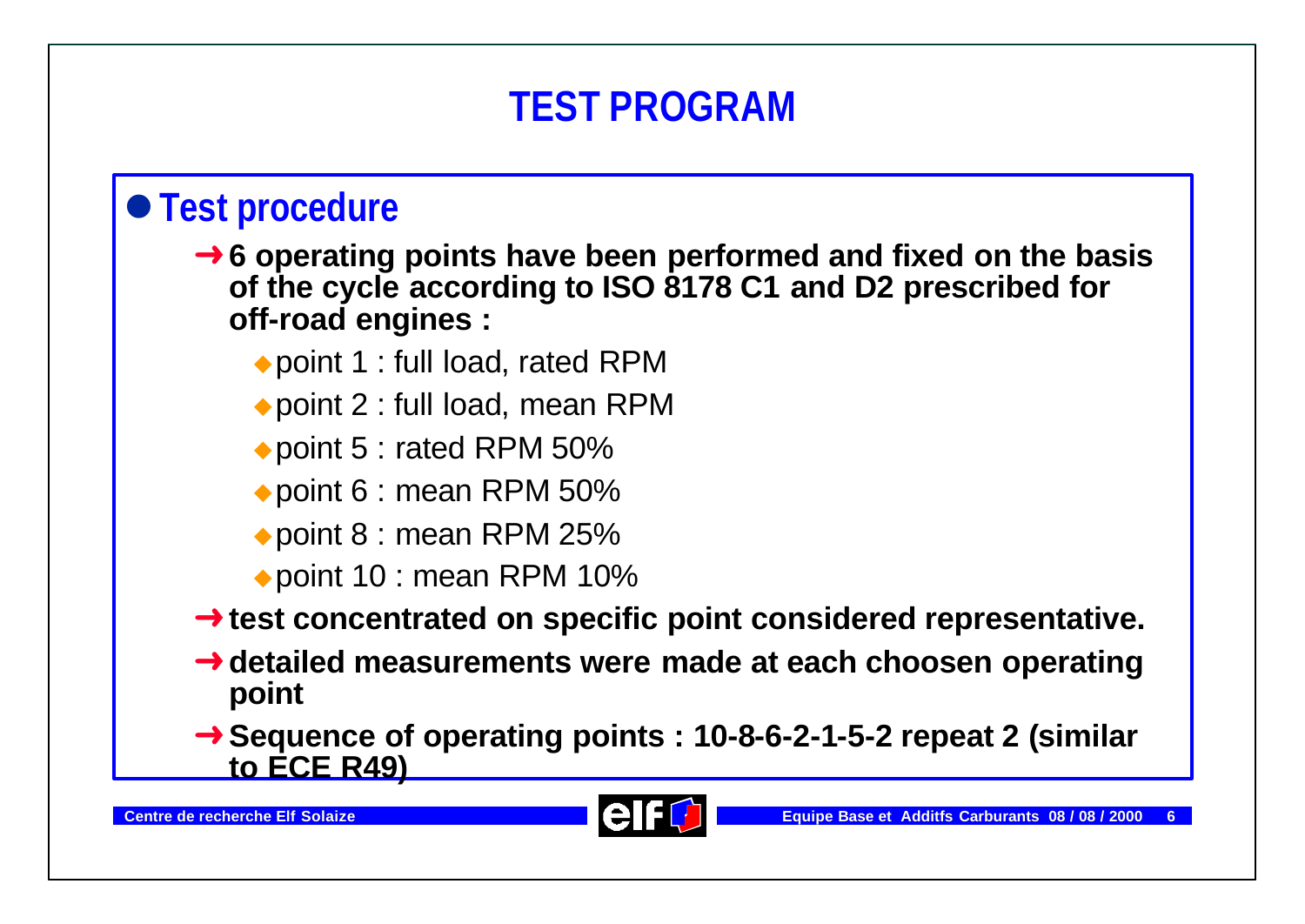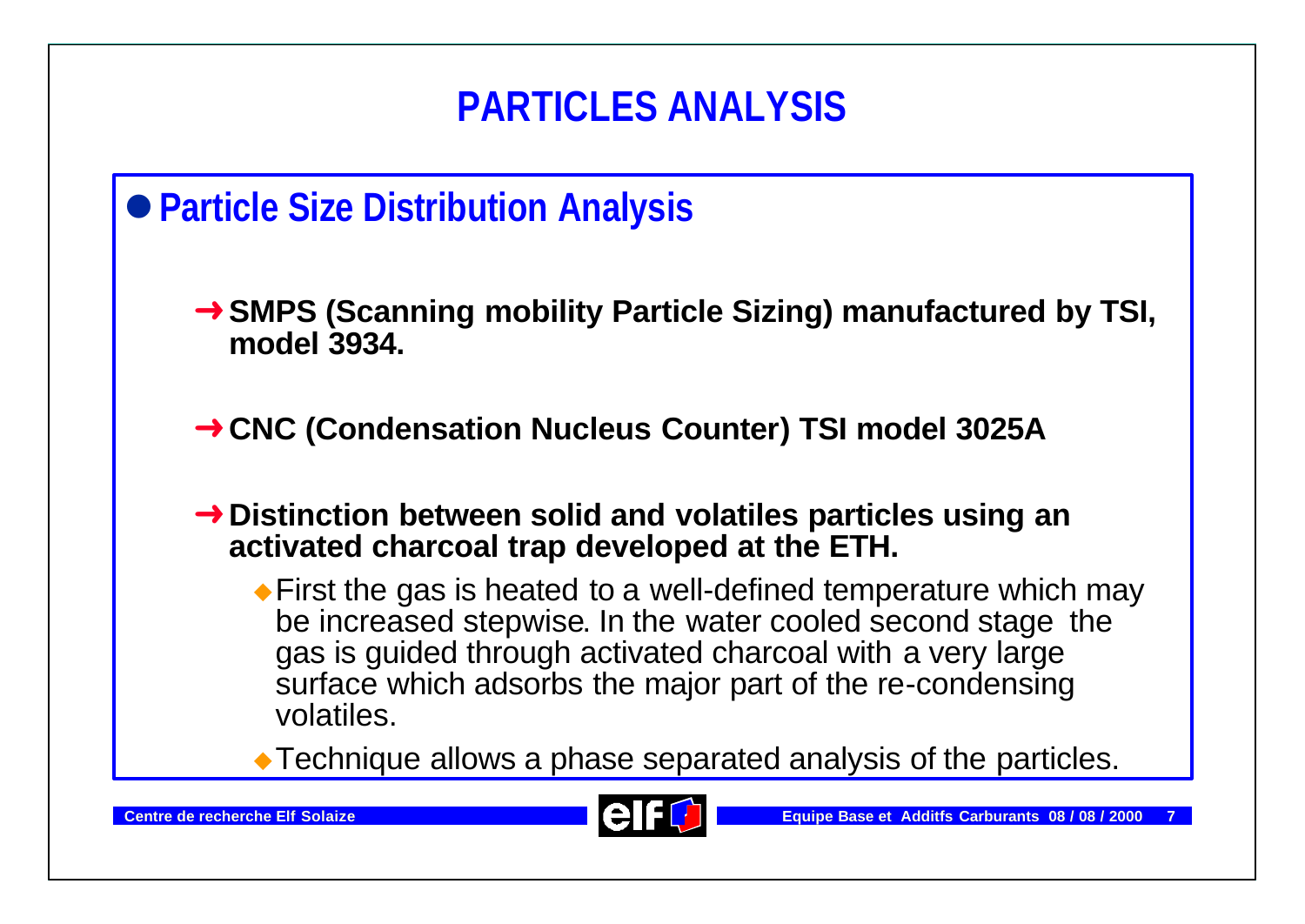# **PARTICLES ANALYSIS**

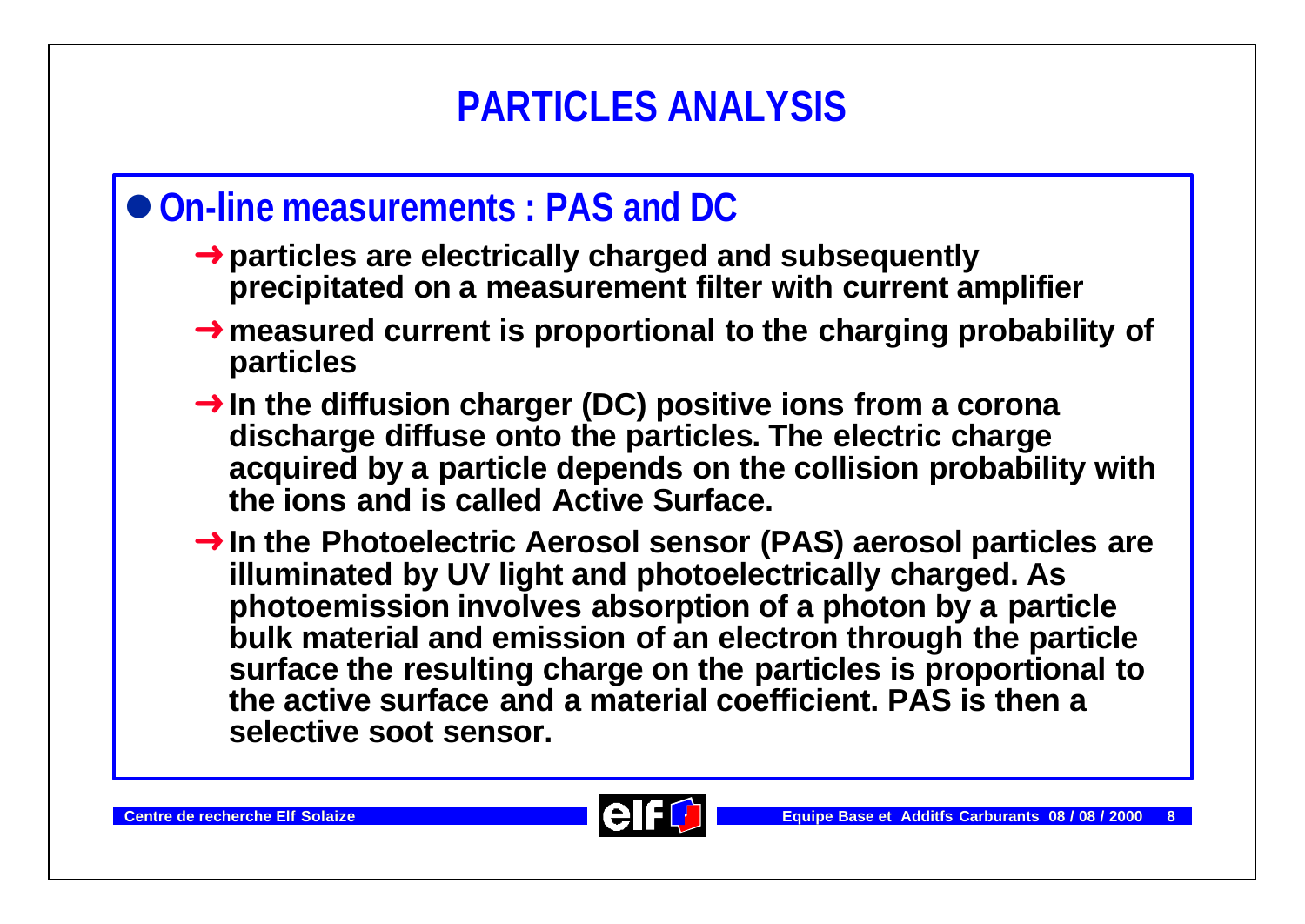### **MEASUREMENT SCHEME**



**Centre de recherche Elf Solaize Equipe Base et Additfs Carburants 08 / 08 / 2000 9**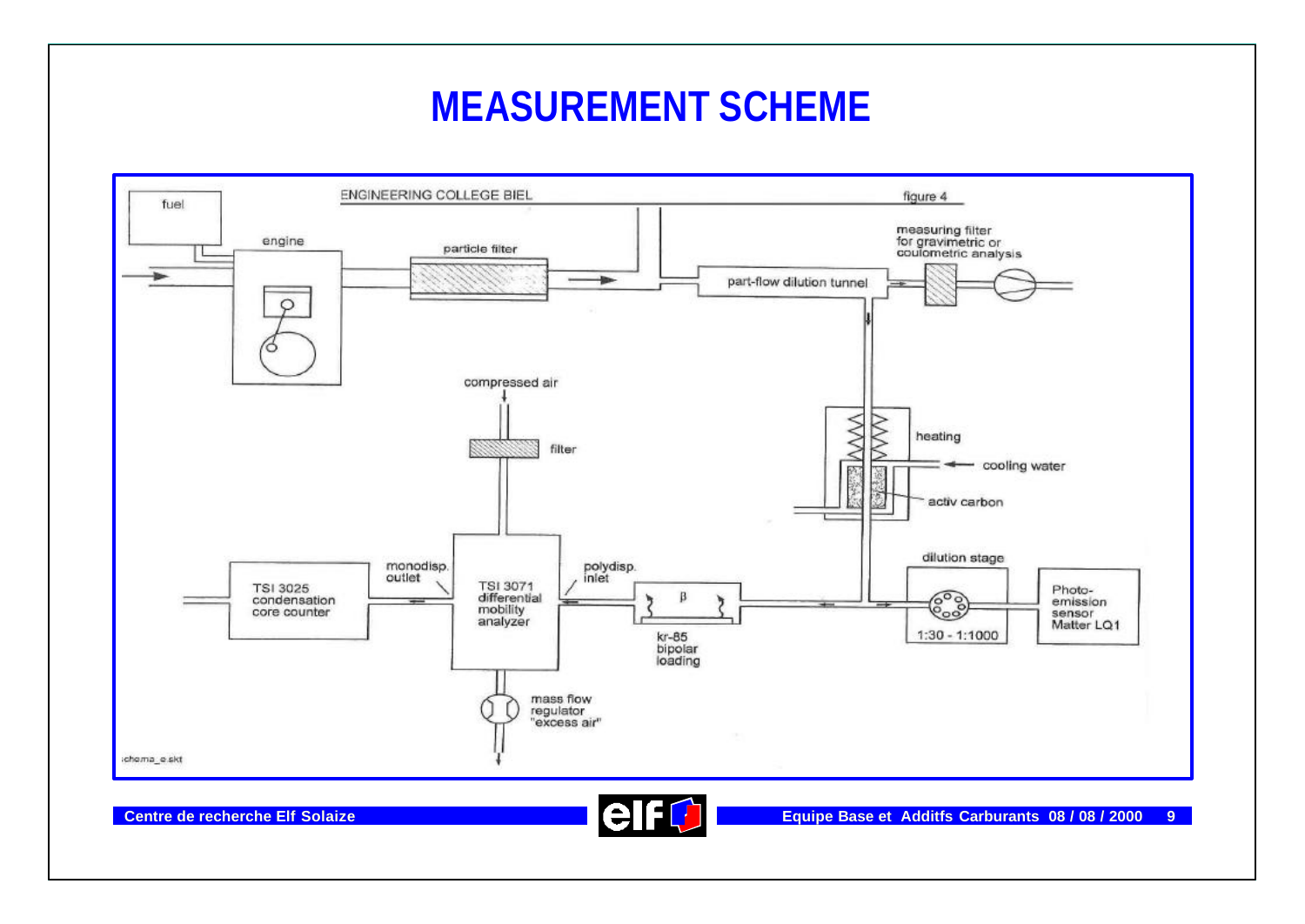### l**measuring point 1 : 2000min-1 / full load - mean of 3 samples**



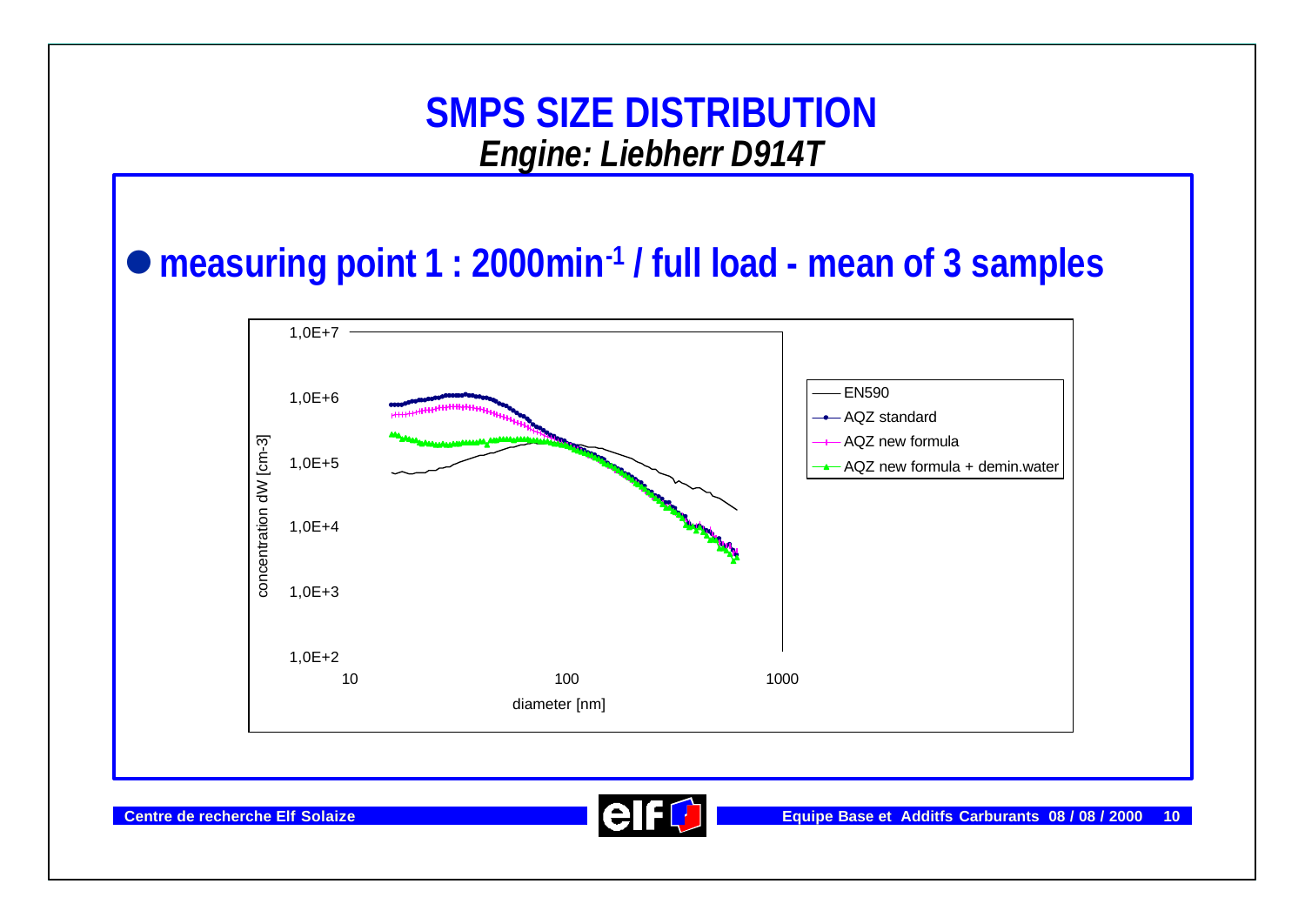### l**measuring point 10 : 1400min-1 / 10% load - mean of 3 samples**



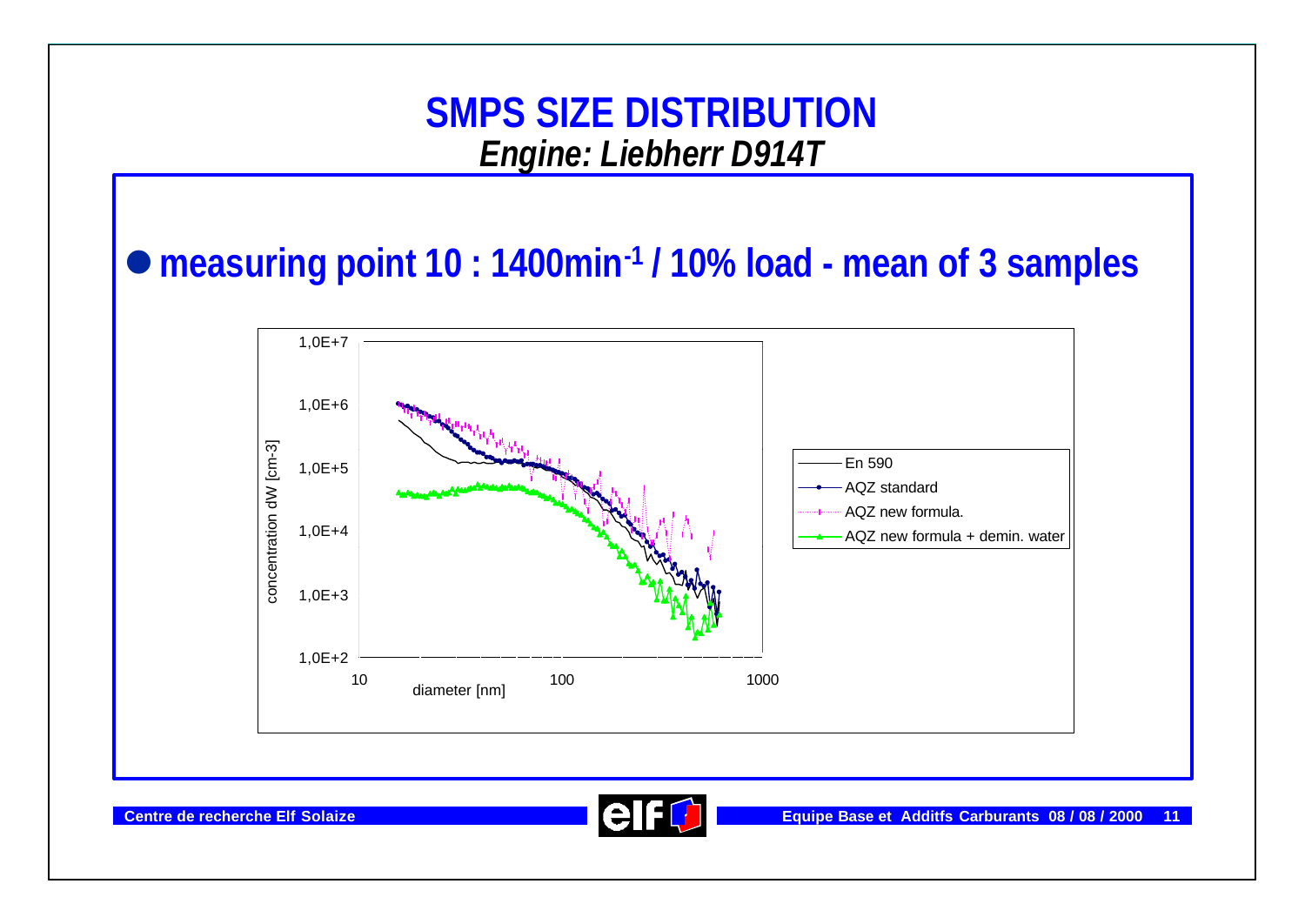#### l**measuring point 2 : 1400min-1 / full load - mean of 3 samples**



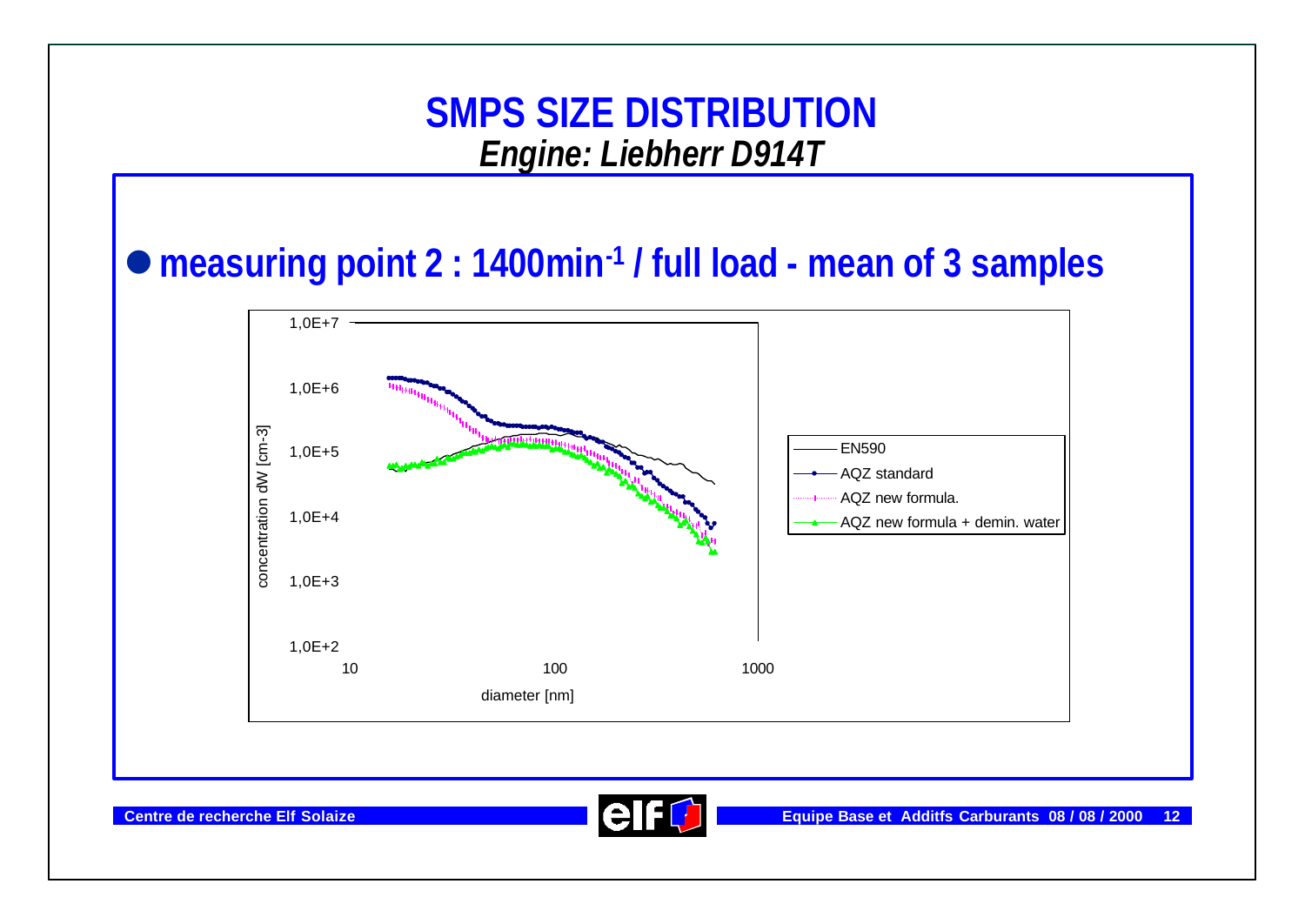#### l**measuring point 5 : 2000min-1 / 50% load - mean of 3 samples**



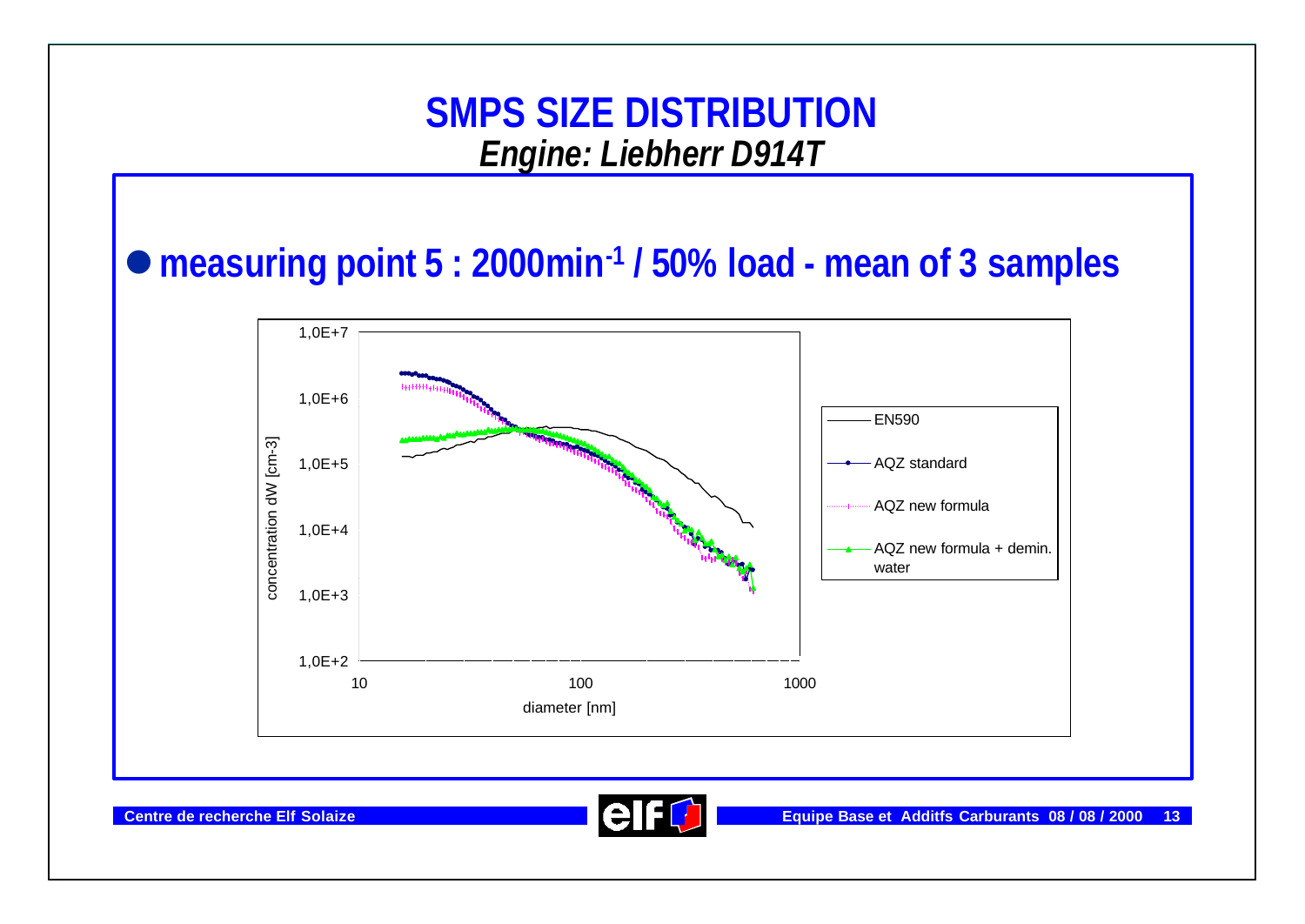#### l**measuring point 6 : 1400min-1 / 50% load - mean of 3 samples**



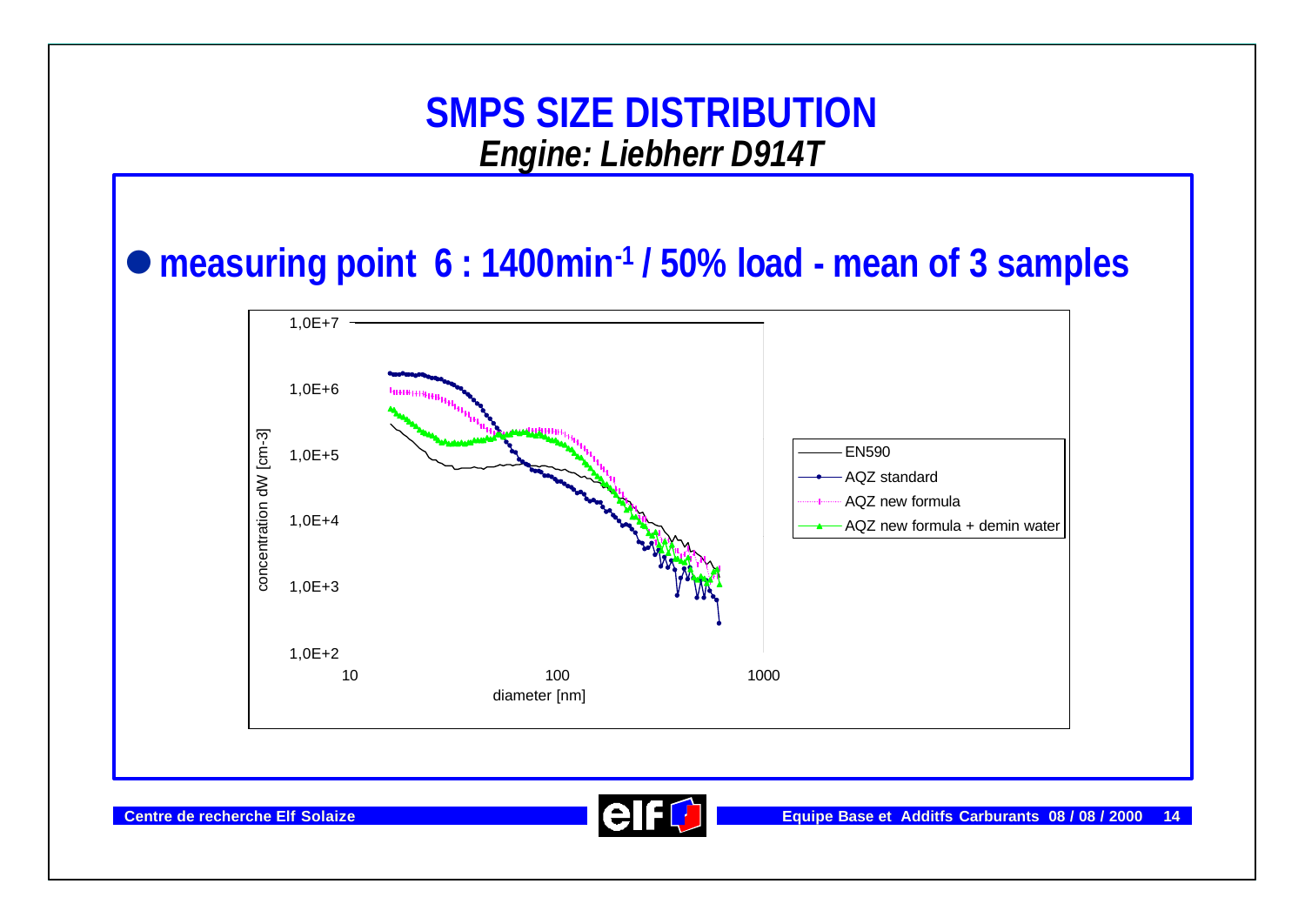#### l**measuring point 8 : 1400min-1 / 25% load - mean of 3 samples**



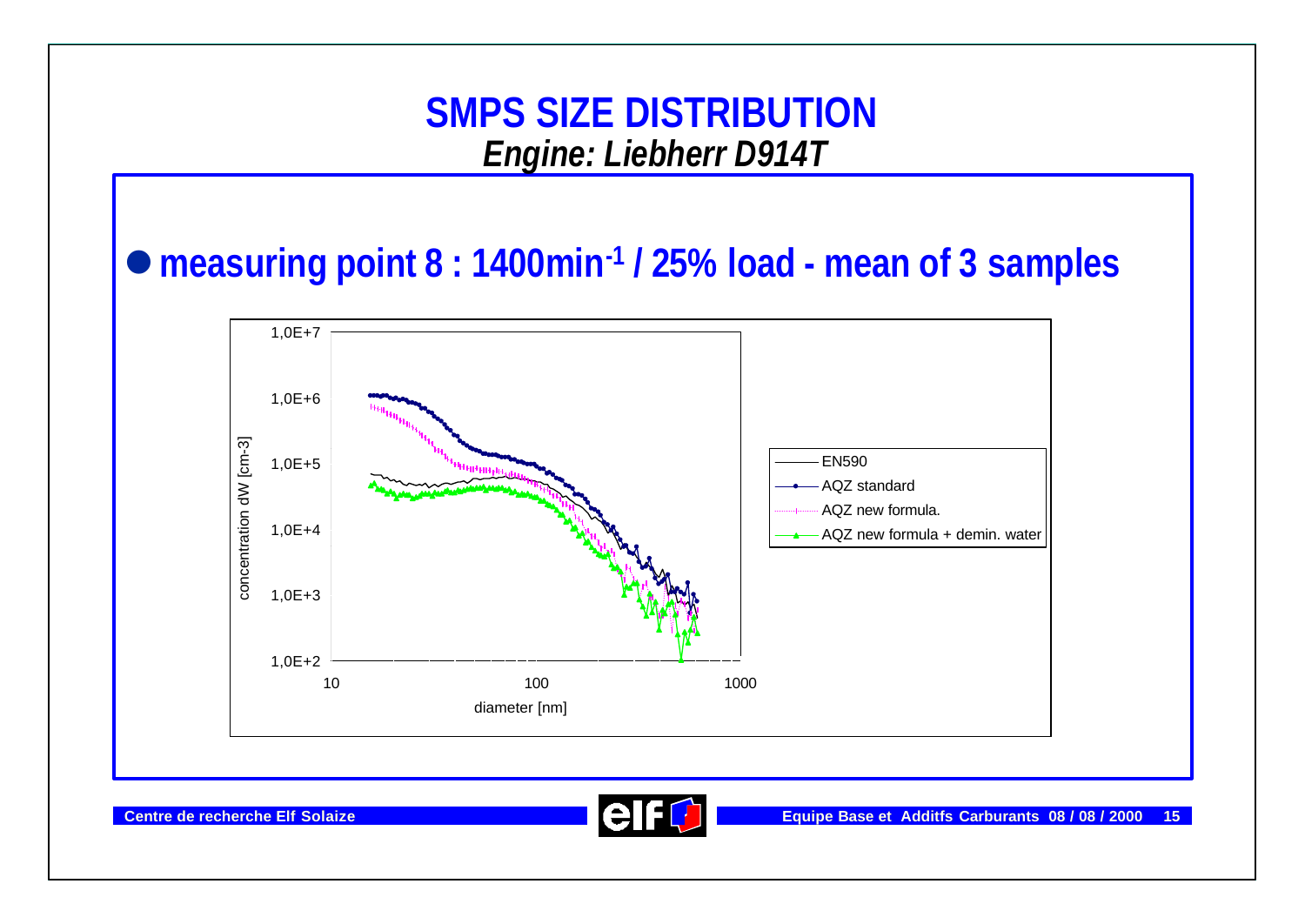### $\bullet$  **Integrated number of particles in the size spectrum 20-200nm**



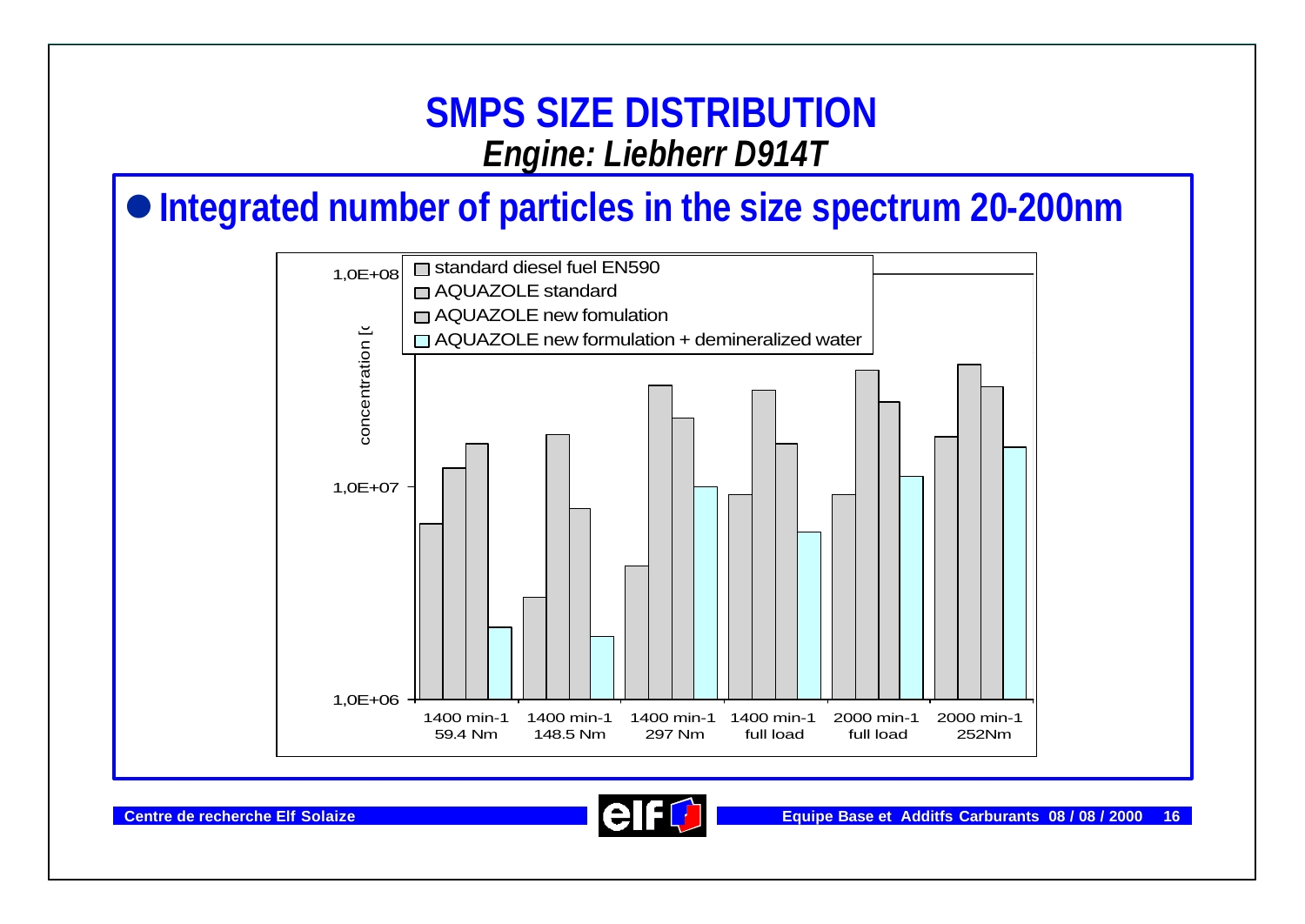

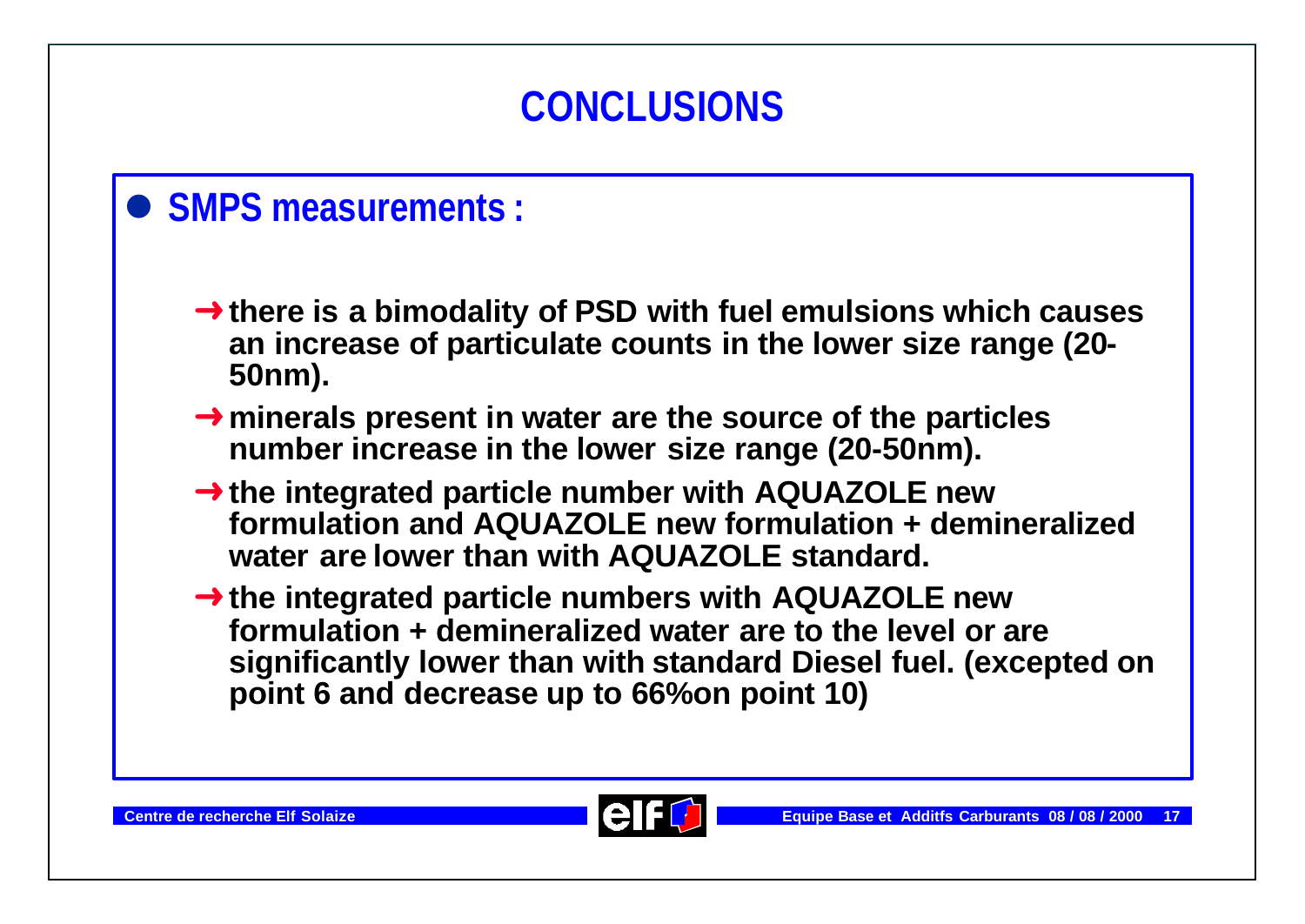#### **PARTICLE ON-LINE MEASUREMENT** *Engine: Liebherr D914T*

### ● Comparison of PAS and DC sensors



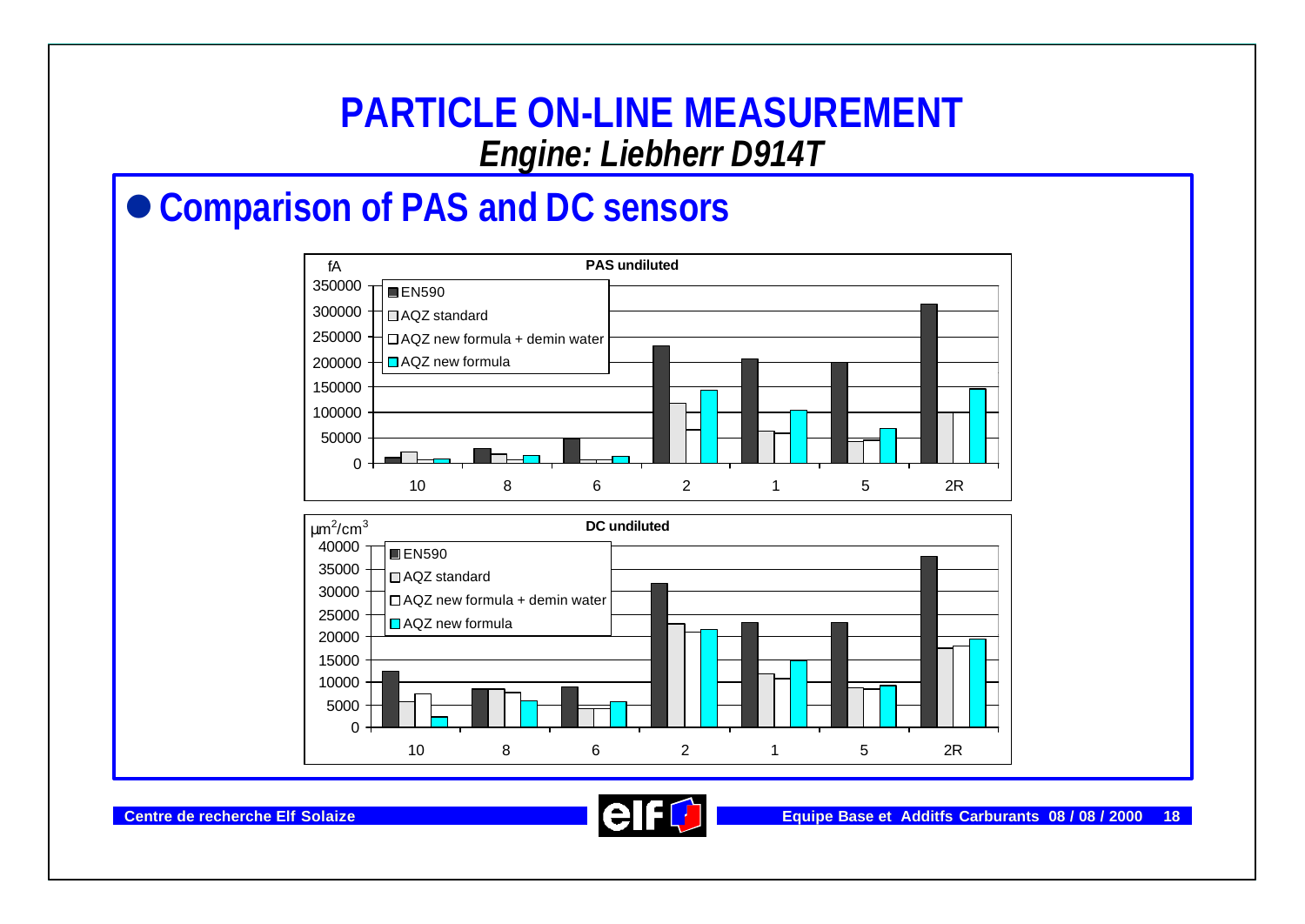

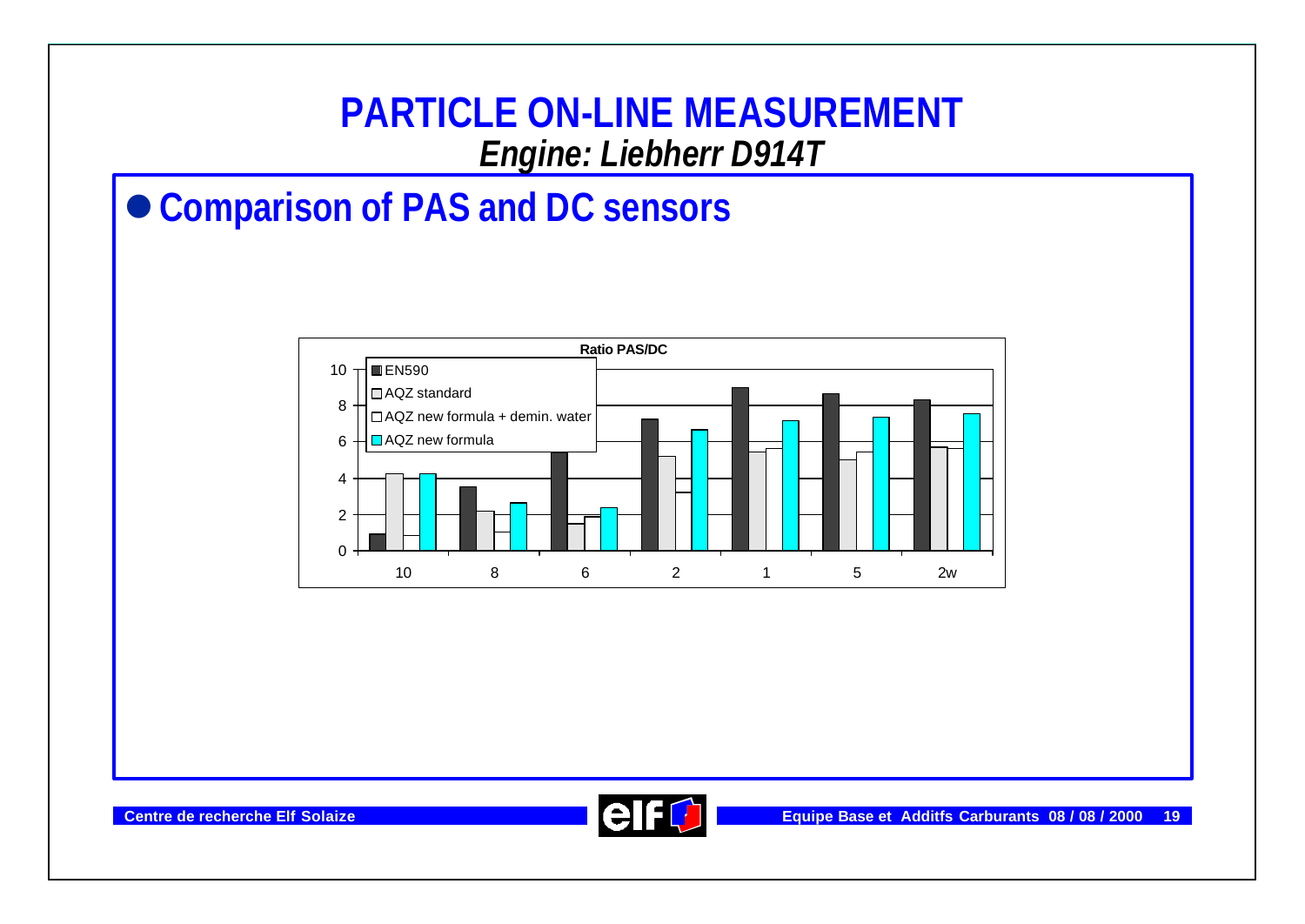

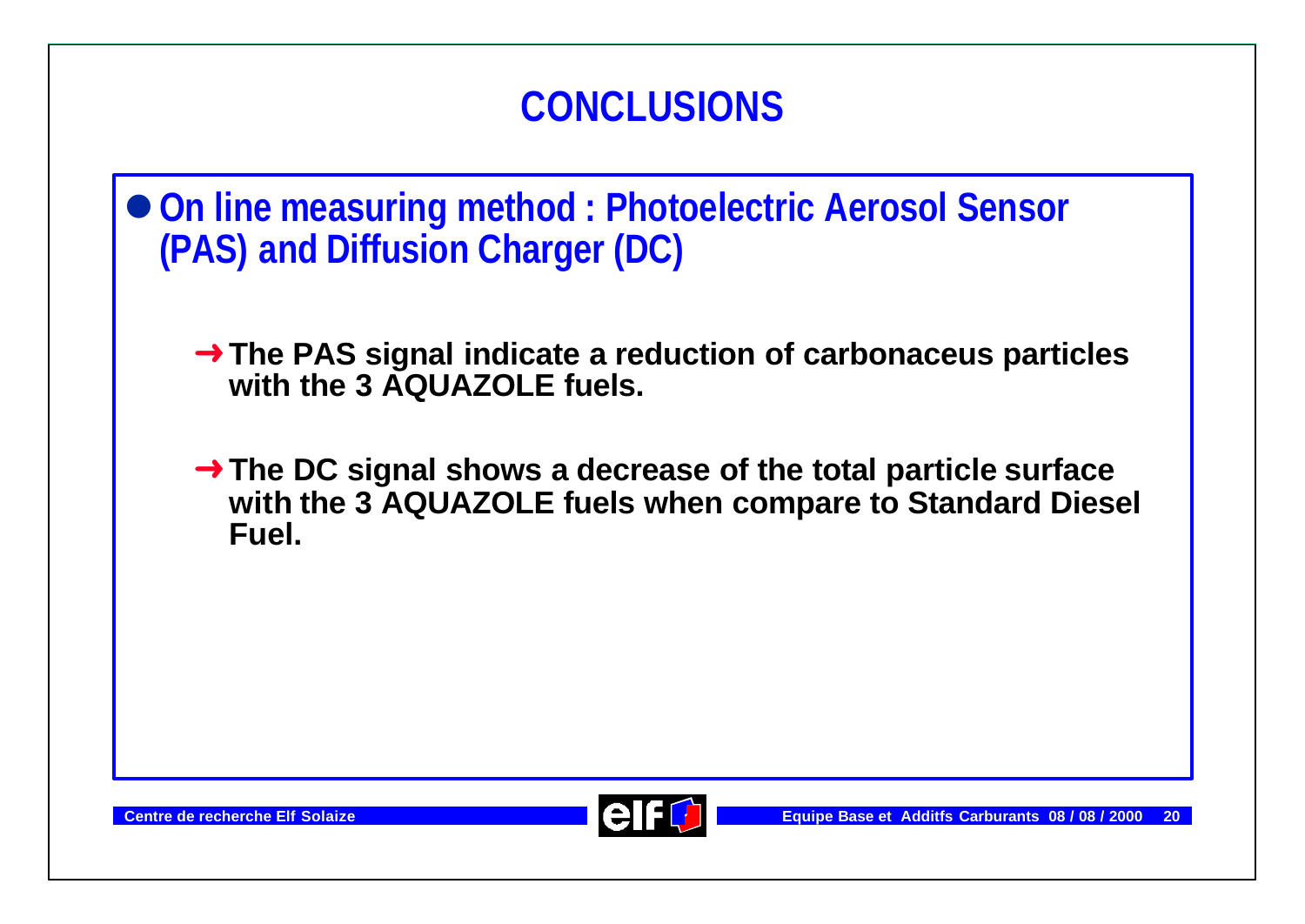# **GENERAL CONCLUSIONS**

- l**There is a bimodality of PSD with Water in Diesel Fuel emulsion which causes an increase of particulate counts in the lower size range (20-50nm).**
- l**Traces of minerals present in water are at the origin of the increase of the lowest size nanoparticles emitted by fuel emulsions.**
- l**AQUAZOLE + demineralized water produce a number of particle to the level or significantly lower than with standard Diesel fuel. (excepted on point 6)**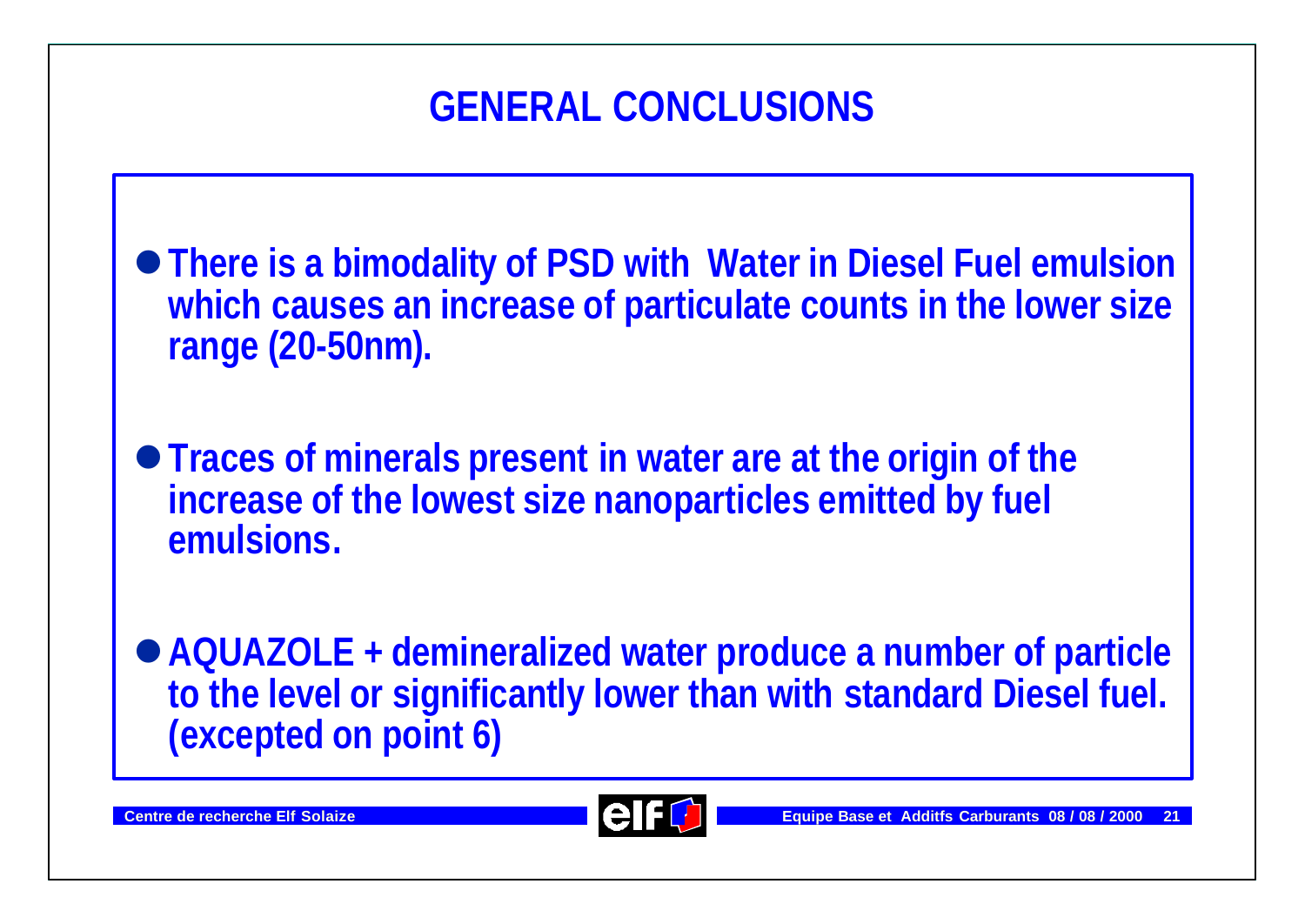